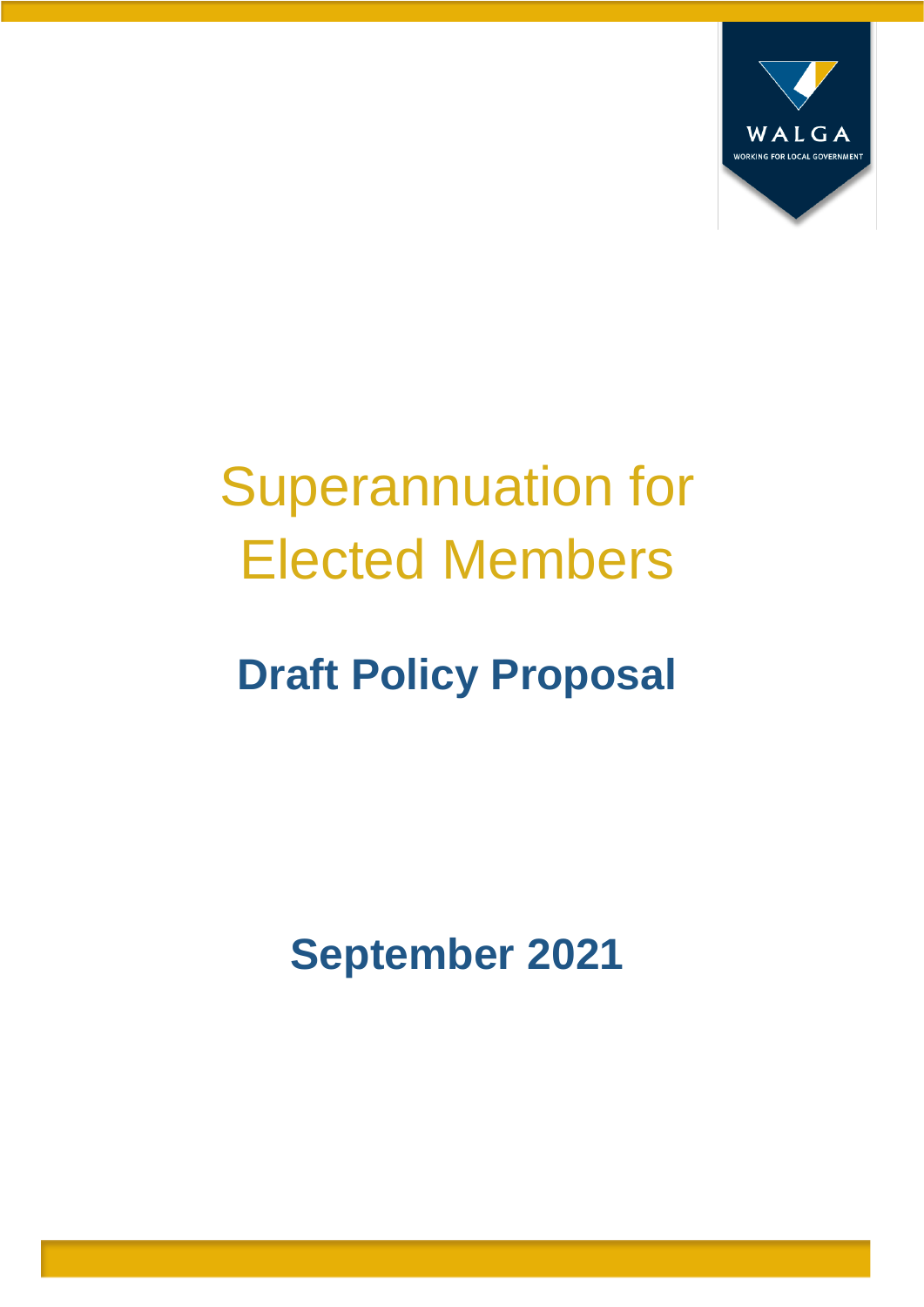

## <span id="page-1-0"></span>**About WALGA**

The WA Local Government Association (WALGA) is working for Local Government in Western Australia. As the peak industry body, WALGA advocates on behalf of 139 Western Australian Local Governments. As the united voice of Local Government in Western Australia, WALGA is an independent, membership-based organization representing and supporting the work and interests of Local Governments in Western Australia. WALGA provides an essential voice for 1,222 Elected Members, approximately 22,000 Local Government employees (16,500 Full Time Equivalent's) as well as over 2.67 million constituents of Local Governments in Western Australia.

#### <span id="page-1-1"></span>**Contacts**

Tim Lane Manager Strategy and Association **Governance** [tlane@walga.asn.au](mailto:tlane@walga.asn.au)

Tony Brown Executive Manager Governance and Organisational Services [tbrown@walga.asn.au](mailto:tbrown@walga.asn.au)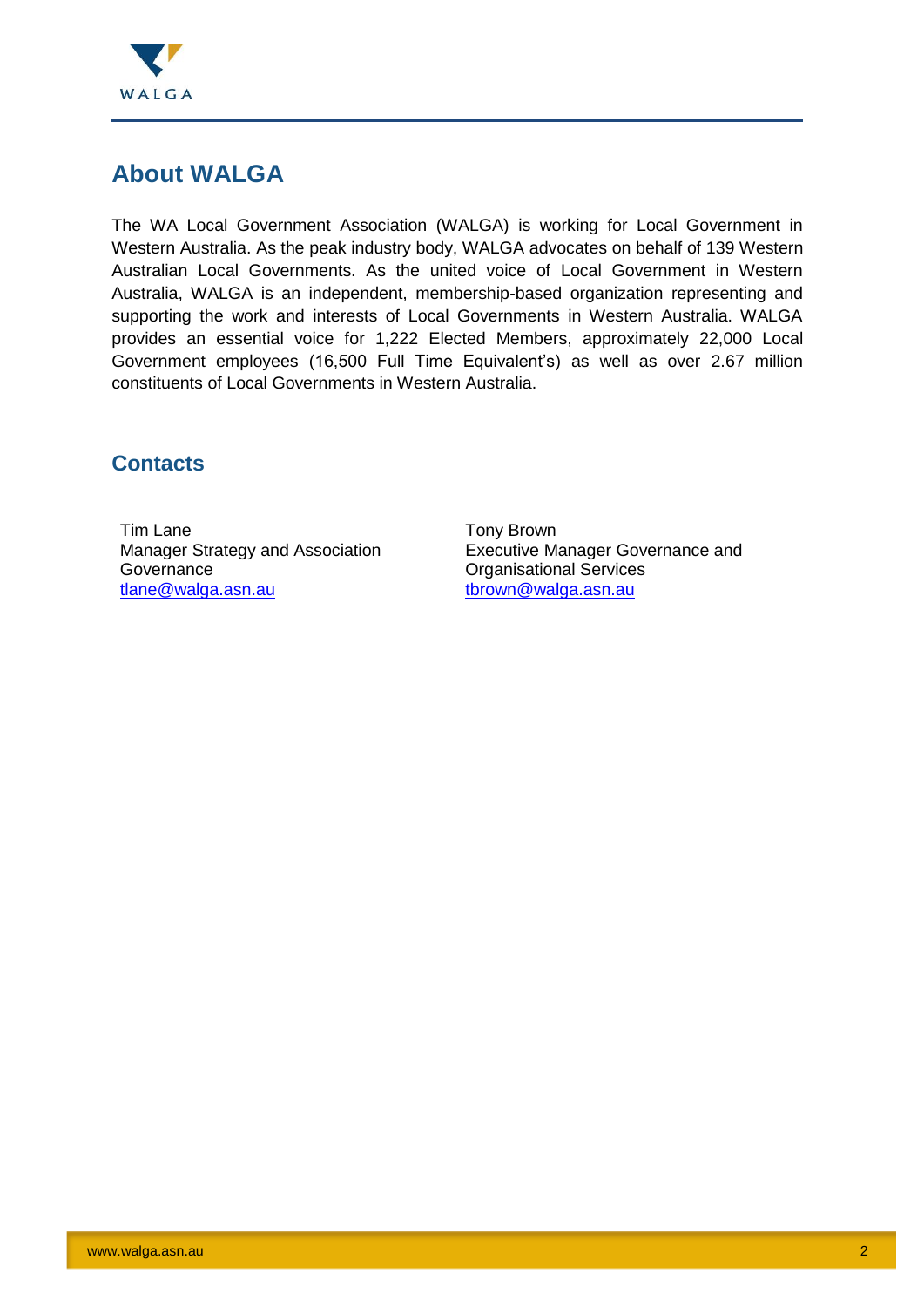

# **Contents**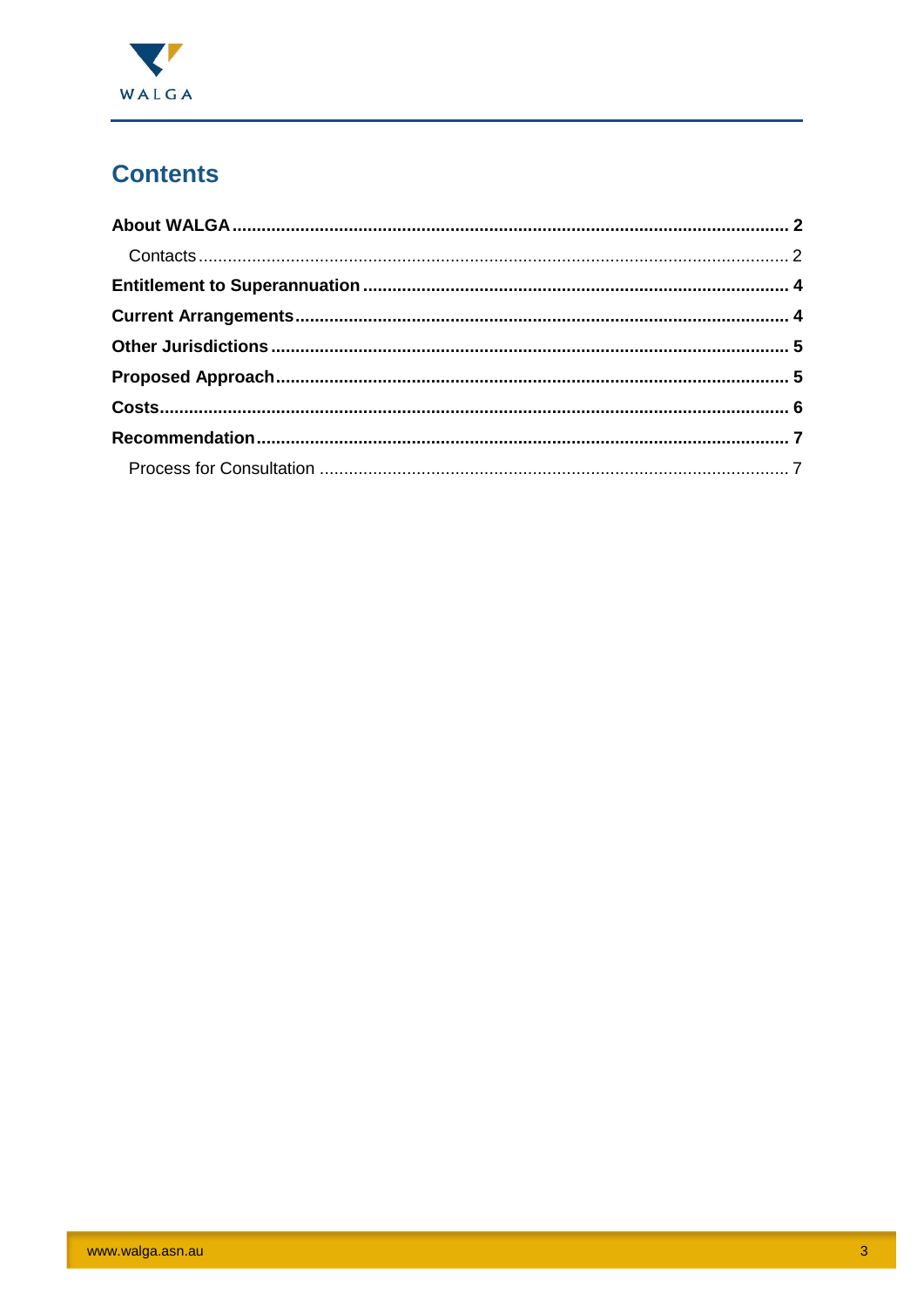

#### <span id="page-3-0"></span>**Entitlement to Superannuation**

Elected Members, like all workers, should be entitled to payment of superannuation. Payment of superannuation to Elected Members would address a historical anomaly that has seen Elected Members denied a benefit enjoyed by the broader workforce.

Given community expectations and the time commitment of serving on or leading a Council, many Elected Members are sacrificing opportunities for paid work to serve their community on Council.

As has been well documented through recent Inquiries into Local Government, "the role of a Councillor is challenging. Councillors are responsible for overseeing a complex business – that provides a broad range of functions, manages significant public assets, and employs in some cases hundreds of staff – all in a political and publicly accountable environment."<sup>1</sup>

It is crucial to the functioning of Local Government that Elected Members are appropriately remunerated for their time and contribution.

Payment of superannuation to Elected Members aligns with the objective of the superannuation system, which is "to provide income in retirement to substitute or supplement the Age Pension." 2

In addition, it is hoped that payment of superannuation would lead to greater interest and more nominations to serve on Council from women and younger people, leading to greater representation on Councils by people from traditionally underrepresented demographics.

### <span id="page-3-1"></span>**Current Arrangements**

Under current arrangements, Elected Members can voluntarily decide to have all or a portion of their allowances paid into a superannuation fund.

In addition, under the *Superannuation Guarantee (Administration) Act 1992* (Cth), Local Governments can unanimously resolve to be considered an 'eligible local governing body' through the *Taxation Administration Act 1953* (Cth).

As a consequence of such a resolution, Elected Members would then be treated similarly to employees and the Local Government would be required to make superannuation

-

<sup>1</sup> WALGA (2019) *Final Submission: Select Committee into Local Government.* Page 35. [https://www.parliament.wa.gov.au/Parliament/commit.nsf/luInquiryPublicSubmissions/DCCAD309ECAE29E0](https://www.parliament.wa.gov.au/Parliament/commit.nsf/luInquiryPublicSubmissions/DCCAD309ECAE29E04825848100171E77/$file/lo.lgi.150.190910.sub.walga.pdf) [4825848100171E77/\\$file/lo.lgi.150.190910.sub.walga.pdf](https://www.parliament.wa.gov.au/Parliament/commit.nsf/luInquiryPublicSubmissions/DCCAD309ECAE29E04825848100171E77/$file/lo.lgi.150.190910.sub.walga.pdf)

<sup>2</sup> Australian Government: The Treasury (2021) *Superannuation Reforms. <https://treasury.gov.au/superannuation-reforms>*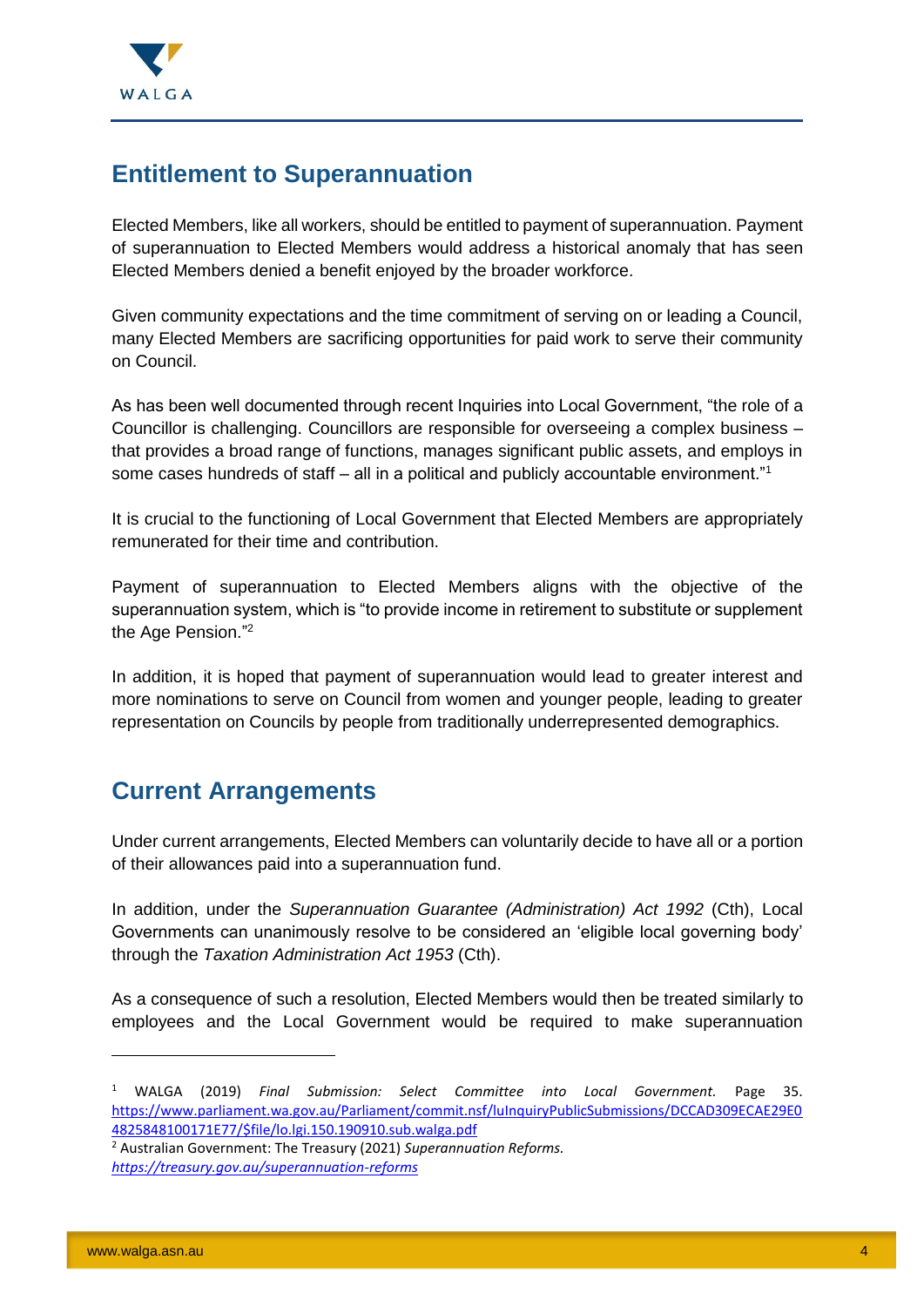

contributions in addition to payment of allowances. However, a resolution of this nature also has significant implications: pay as you go (PAYG) tax would be required to be withheld for remission to the Australian Taxation Office (ATO), and Fringe Benefit Tax (FBT) would be applicable to all benefits provided to Elected Members. For these reasons, Local Governments in Australia typically do not pursue this course of action.

#### <span id="page-4-0"></span>**Other Jurisdictions**

Approaches in other jurisdictions are mixed, however the issue of superannuation entitlements for Elected Members has increasingly been the subject to public debate in other states of Australia.

In New South Wales, following a state-led discussion paper and consultation process, amendments to the Local Government Act have been put forward that would enable Councils to resolve to pay superannuation contributions from July 2022.

This mirrors the approach in Queensland where, under the state's Local Government Act, Councils may resolve to pay superannuation contributions to Elected Members.

Elected Members in Victoria are paid a cash loading equivalent to the superannuation guarantee, but this is not required to be paid into a superannuation fund.

No superannuation is paid in Tasmania, South Australia or the Northern Territory.

### <span id="page-4-1"></span>**Proposed Approach**

The recommended advocacy approach is to propose that the *Local Government Act 1995* be amended to facilitate the payment of superannuation to Elected Members in addition to fees and allowances.

This approach avoids the problems associated with the current arrangements around the need to withhold income tax and pay fringe benefits tax.

A fundamental question relates to whether the proposed amendment to the Local Government Act should *require* Local Governments to pay superannuation, or whether the decision to pay superannuation should be a decision of Council.

Under the principle of general competence, Local Governments should be empowered to manage their own affairs and the case could be made that this ought to extend to the payment of superannuation to Elected Members. However, as the superannuation system is underpinned by its universality, and there is potential for payment of superannuation to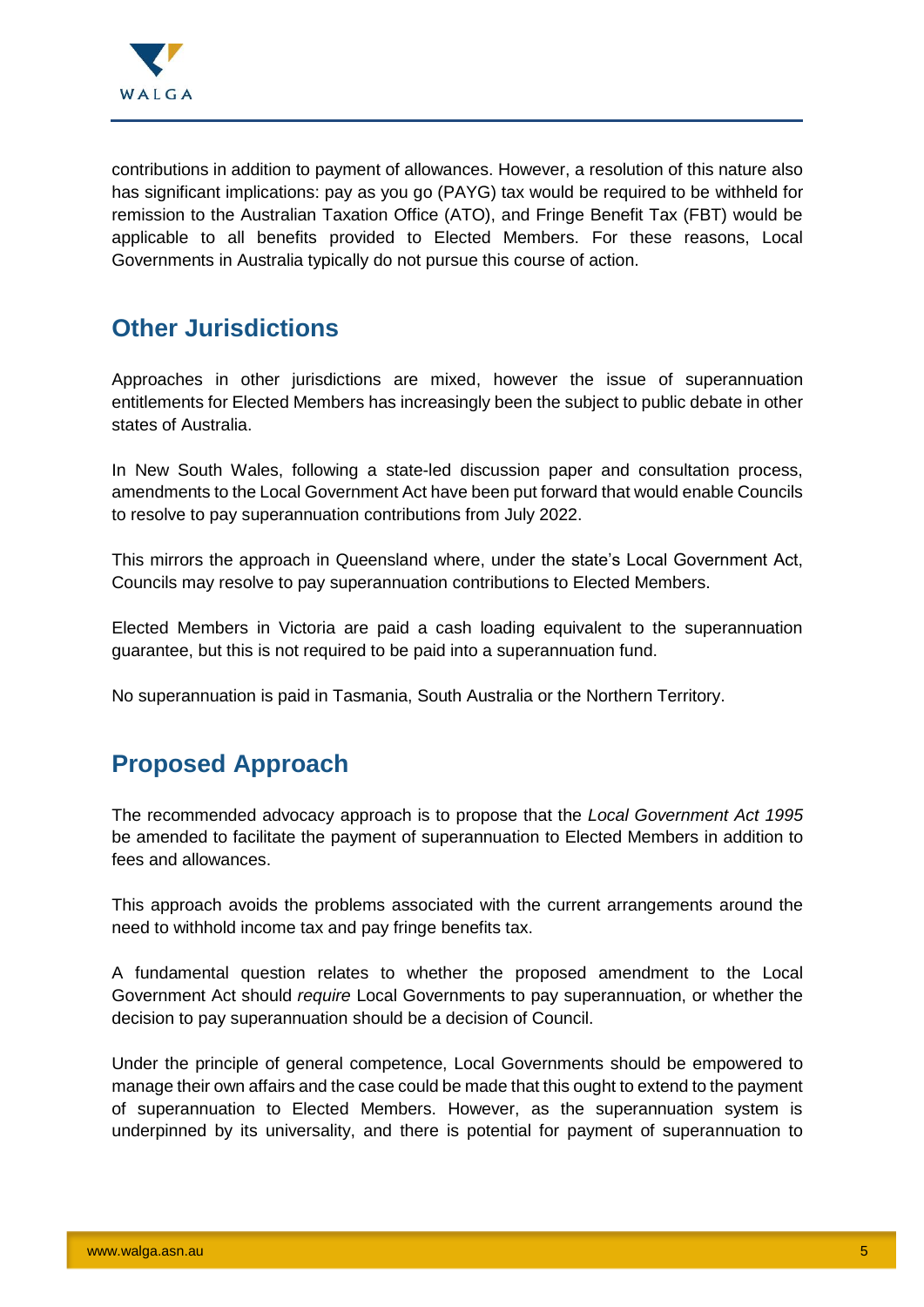

become a political debate around the Council table, a strong case can be made for the payment of superannuation to Elected Members to be a legislative requirement.

On balance, it is posited that, to achieve the objectives of the superannuation system and to avoid politicisation of the decision at a local level, payment of superannuation should be a universal entitlement for Elected Members and therefore a requirement of Local Governments contained in the Local Government Act.

*Feedback is sought from Members on this specific issue:*

*Should Local Governments be* enabled *or* required *to pay superannuation to Elected Members?*

*Why is that approach preferred?*

As is the case in other jurisdictions, the Salaries and Allowances Tribunal should not consider the payment of superannuation as part of their deliberative process. Specifically, payment of superannuation, equivalent to the superannuation guarantee, should be over and above the fees and allowances determined by the Salaries and Allowances Tribunal.

#### <span id="page-5-0"></span>**Costs**

There will be a cost associated with the payment of superannuation to Elected Members. These costs will be particularly noticeable in the first year when superannuation becomes payable.

The table below identifies the maximum possible cost of paying superannuation based on the current Salaries and Allowances Tribunal (SAT) determination<sup>3</sup>, and the current superannuation guarantee of ten percent.

The second column in the table identifies the maximum number of Elected Members currently elected to at least one Local Government in each SAT band in Western Australia. The third column then assumes that the maximum allowances are paid to all Councillors, the Mayor or President and the Deputy Mayor or Deputy President. From this, the maximum superannuation liability, based on the current SAT determination and the current superannuation guarantee of ten percent, per SAT band is calculated.

3 Salaries and Allowances Tribunal (2021) *Determination of the Salaries and Allowances Tribunal on Local Government Chief Executive Officers and Elected Members, 8 April 2021*. [https://www.wa.gov.au/sites/default/files/2021-](https://www.wa.gov.au/sites/default/files/2021-04/Local%20Government%20Chief%20Executive%20Officers%20and%20Elected%20Members%20Determination%20No%201%20of%202021.pdf)

-

[<sup>04/</sup>Local%20Government%20Chief%20Executive%20Officers%20and%20Elected%20Members%20Determina](https://www.wa.gov.au/sites/default/files/2021-04/Local%20Government%20Chief%20Executive%20Officers%20and%20Elected%20Members%20Determination%20No%201%20of%202021.pdf) [tion%20No%201%20of%202021.pdf](https://www.wa.gov.au/sites/default/files/2021-04/Local%20Government%20Chief%20Executive%20Officers%20and%20Elected%20Members%20Determination%20No%201%20of%202021.pdf)